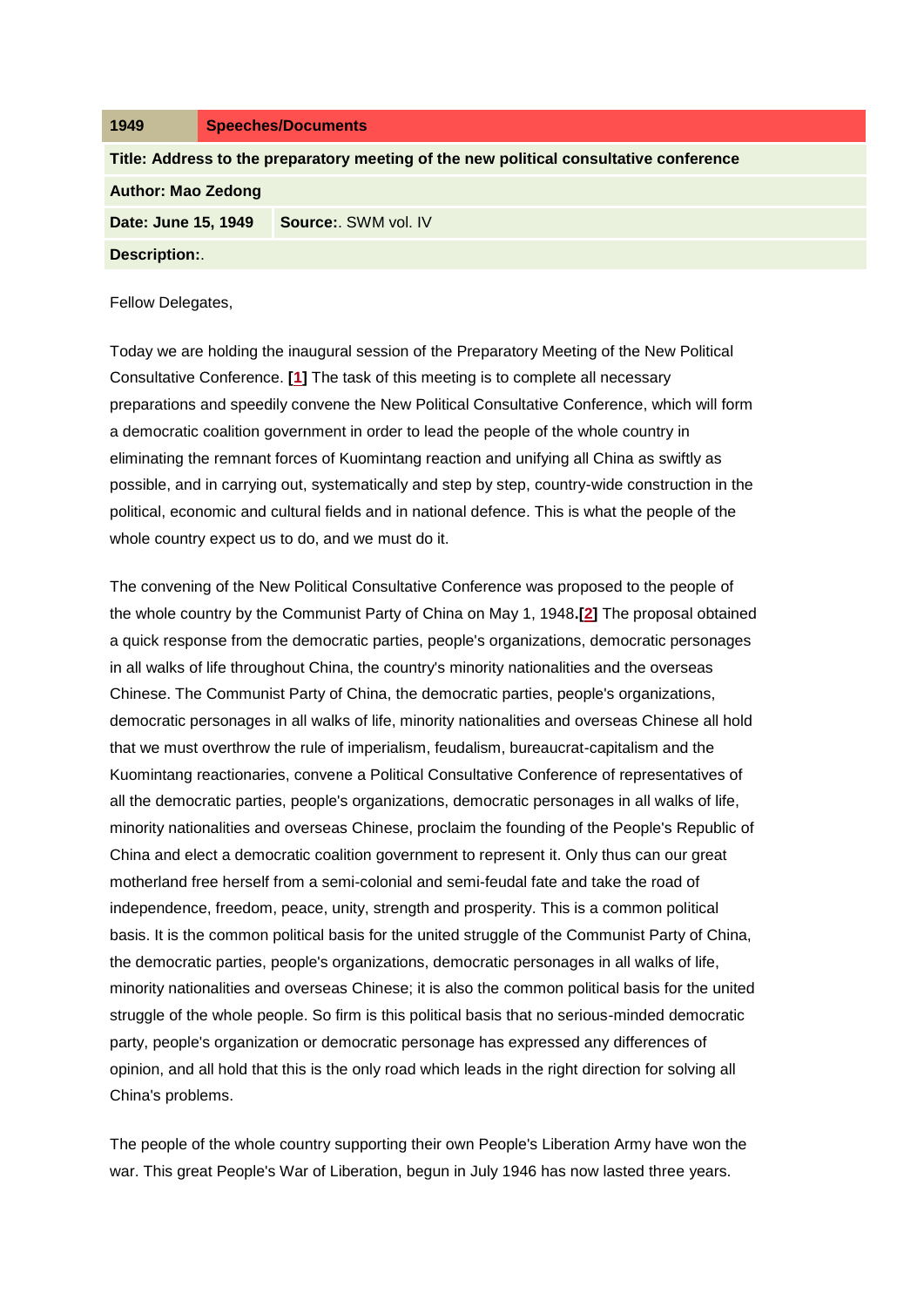The war was launched by the Kuomintang reactionaries with the help they received from foreign imperialism. In unleashing this civil war against the people the Kuomintang reactionaries perfidiously and unscrupulously tore up the truce agreement and the resolutions of the Political Consultative Conference of January 1946. But in three short years they have been defeated by the heroic People's Liberation Army. Not long ago, after the Kuomintang reactionaries' peace plot was exposed, the People's Liberation Army bravely advanced and crossed the Yangtse River. Nanking, the capital of the Kuomintang reactionaries, is now in our hands. Shanghai, Hangchow, Nanchang, Wuhan and Sian have been liberated. At this very moment, the field armies of the People's Liberation Army are conducting a great march unprecedented in Chinese history into the southern and northwestern provinces. In three years the People's Liberation Army has wiped out a total of 5,590,000 of the reactionary Kuomintang troops. Now the remnants of the Kuomintang forces number only about 1,500,000, including regulars, irregulars and those in the military establishments and academies in the rear. It will still take some time to mop up these enemy remnants, but not long.

This is a victory for the people of all China, and also a victory for the peoples of the whole world. The whole world, except the imperialists and the reactionaries in various countries, is elated and inspired by this great victory of the Chinese people. The struggle of the Chinese people against their own enemies and the struggles of the peoples of the world against their own enemies have the same meaning. The people of China and the peoples of the world have all witnessed the fact that the imperialists have directed the Chinese reactionaries ruthlessly to oppose the Chinese people by means of a counter-revolutionary war and that the Chinese people have triumphantly overthrown the reactionaries by means of a revolutionary war.

Here, I think it is necessary to call people's attention to the fact that the imperialists and their running dogs, the Chinese reactionaries, will not resign themselves to defeat in this land of China. They will continue to gang up against the Chinese people in every possible way. For example, they will smuggle their agents into China to sow dissension and make trouble. That is certain; they will never neglect these activities. To take another example, they will incite the Chinese reactionaries, and even throw in their own forces, to blockade China's ports. They will do this as long as it is possible. Furthermore, if they still hanker after adventures, they will send some of their troops to invade and harass China's frontiers; this, too, is not impossible. All this we must take fully into account. Just because we have won victory, we must never relax our vigilance against the frenzied plots for revenge by the imperialists and their running dogs. Whoever relaxes vigilance will disarm himself politically and land himself in a passive position. In view of these circumstances, the people all over the country must unite to smash resolutely, thoroughly, wholly and completely every plot against the Chinese people by the imperialists and their running dogs, the Chinese reactionaries. China must be independent, China must be liberated, China's affairs must be decided and run by the Chinese people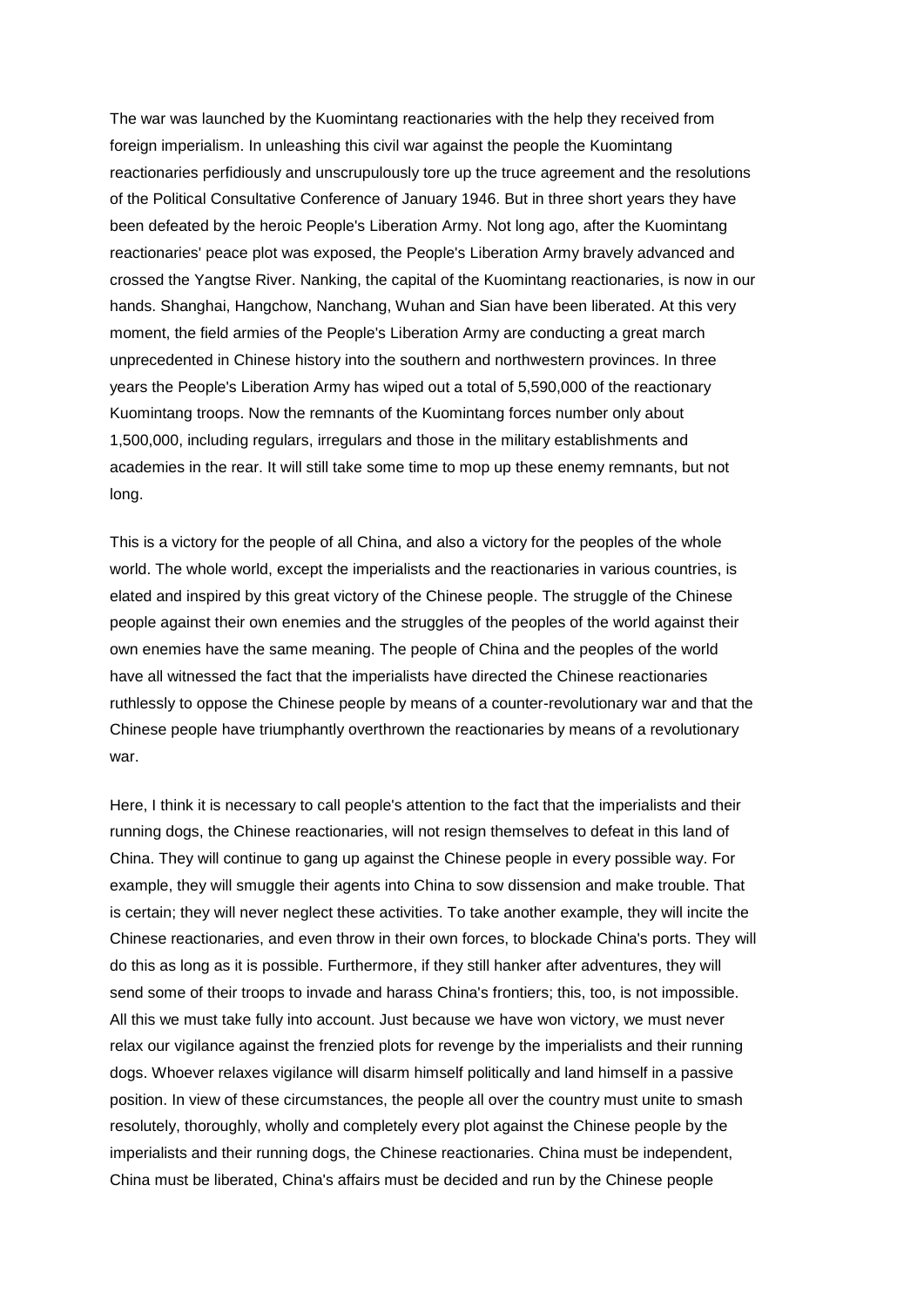themselves, and no further interference, not even the slightest, will be tolerated from any imperialist country.

The Chinese revolution is a revolution of the broad masses of the whole nation. Everybody is our friend, except the imperialists, the feudalists and the bureaucrat-capitalists, the Kuomintang reactionaries and their accomplices. We have a broad and solid revolutionary united front. This united front is so broad that it includes the working class, the peasantry, the urban petty bourgeoisie and the national bourgeoisie. This united front is so solid that it possesses the resolute will and the inexhaustible capacity to defeat every enemy and overcome every difficulty. The epoch we are living in is an epoch in which the imperialist system is heading for total collapse, the imperialists have fallen inextricably into crisis and, no matter how they continue to oppose the Chinese people, the Chinese people will always have a way to win final victory.

At the same time, we proclaim to the whole world that what we oppose is exclusively the imperialist system and its plots against the Chinese people. We are willing to discuss with any foreign government the establishment of diplomatic relations on the basis of the principles of equality, mutual benefit and mutual respect for territorial integrity and sovereignty, provided it is willing to sever relations with the Chinese reactionaries, stops conspiring with them or helping them and adopts an attitude of genuine, and not hypocritical, friendship towards People's China. The Chinese people wish to have friendly co-operation with the people of all countries and to resume and expand international trade in order to develop production and promote economic prosperity.

Fellow Delegates, all the conditions are ripe for us to convene the New Political Consultative Conference and to form a democratic coalition government. The people throughout the country are most eagerly expecting us to convene the conference and form the government. I believe the work we have now begun will fulfil this hope, and do so before long.

Upon the formation of China's democratic coalition government, its central tasks will be: (1) to mop up the remnants of the reactionaries and suppress their trouble-making; and (2) to do everything possible and make the utmost effort to restore and develop the people's economy and, at the same time, to restore and develop the people's culture and education.

The Chinese people will see that, once China's destiny is in the hands of the people, China, like the sun rising in the east, will illuminate every corner of the land with a brilliant flame, swiftly clean up the mire left by the reactionary government, heal the wounds of war and build a new, powerful and prosperous people's republic worthy of the name.

Long live the People's Republic of China!

Long live the democratic coalition government!